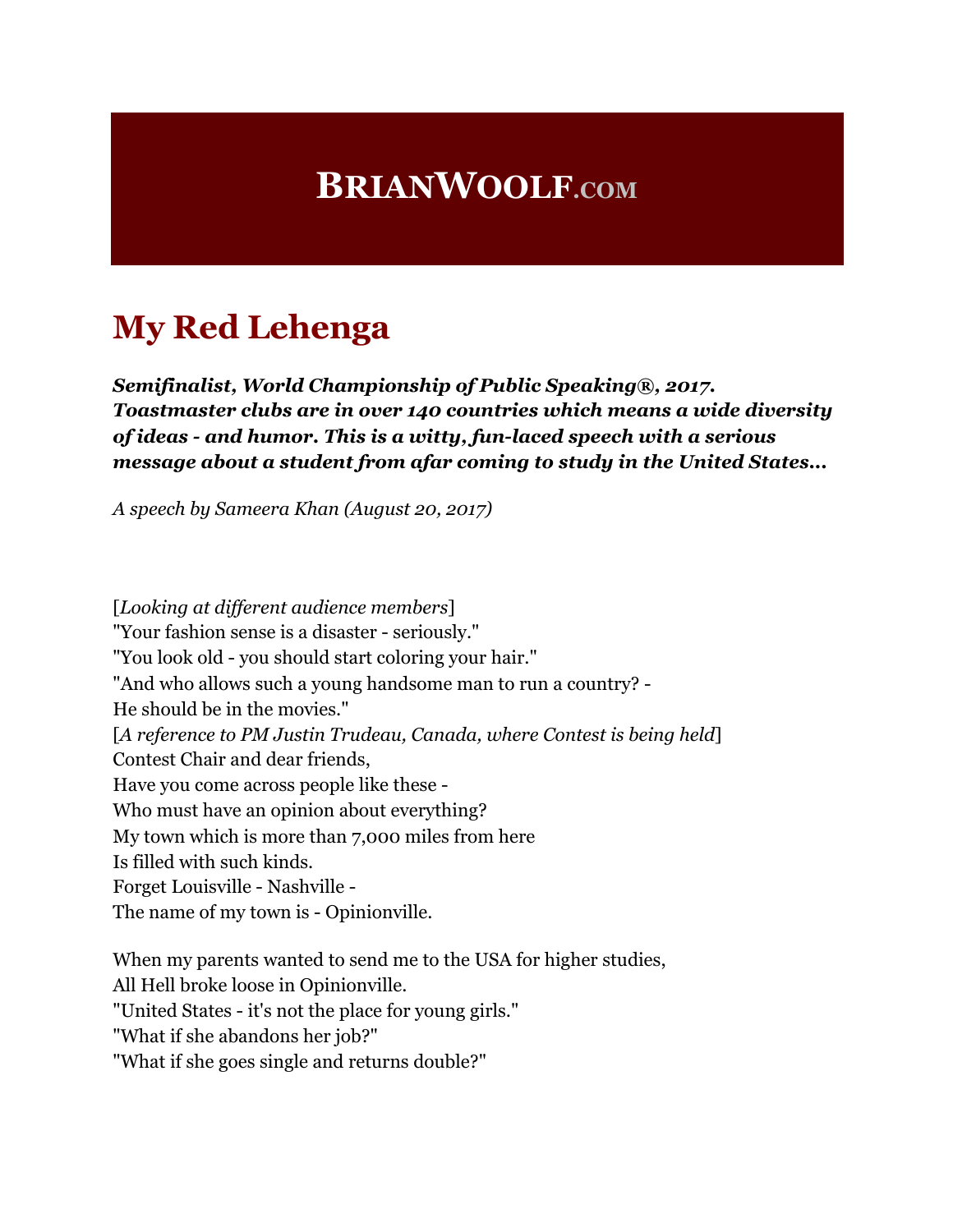But I decided that I will go to a State That is very dear to us Indians - Indiana - Where tall skyscrapers and great fashion - Do not exist. As I was packing I was packed with a lot of opinions On boys . . . clothes . . . alcohol . . . clubs - Not Toastmaster clubs - These clubs [body movement]. Just like Opinionville, I had my opinions too about Americans. It all started at their Embassy. Did you know - No one smiles there? "Miss Khan, do you have friends of family in the US?" [Yes, at the White House.] "No." "Who will pay for your education?" [My friends at the White House.] "My dad." "After your studies, will you leave the country?" [No way, I will stay back and run for President.] "I will return." And I flew across the Atlantic. At New York Airport The security officers were totally checking me out. They came up to me smiling "Miss Khan, you have been selected for random checking - Please step aside." Little did I know, he had his opinions too. After graduating from Purdue School of Engineering I kept my promise to the American Embassy And returned to Opinionville.

While I was hunting for a job

I also decided to hunt for a husband.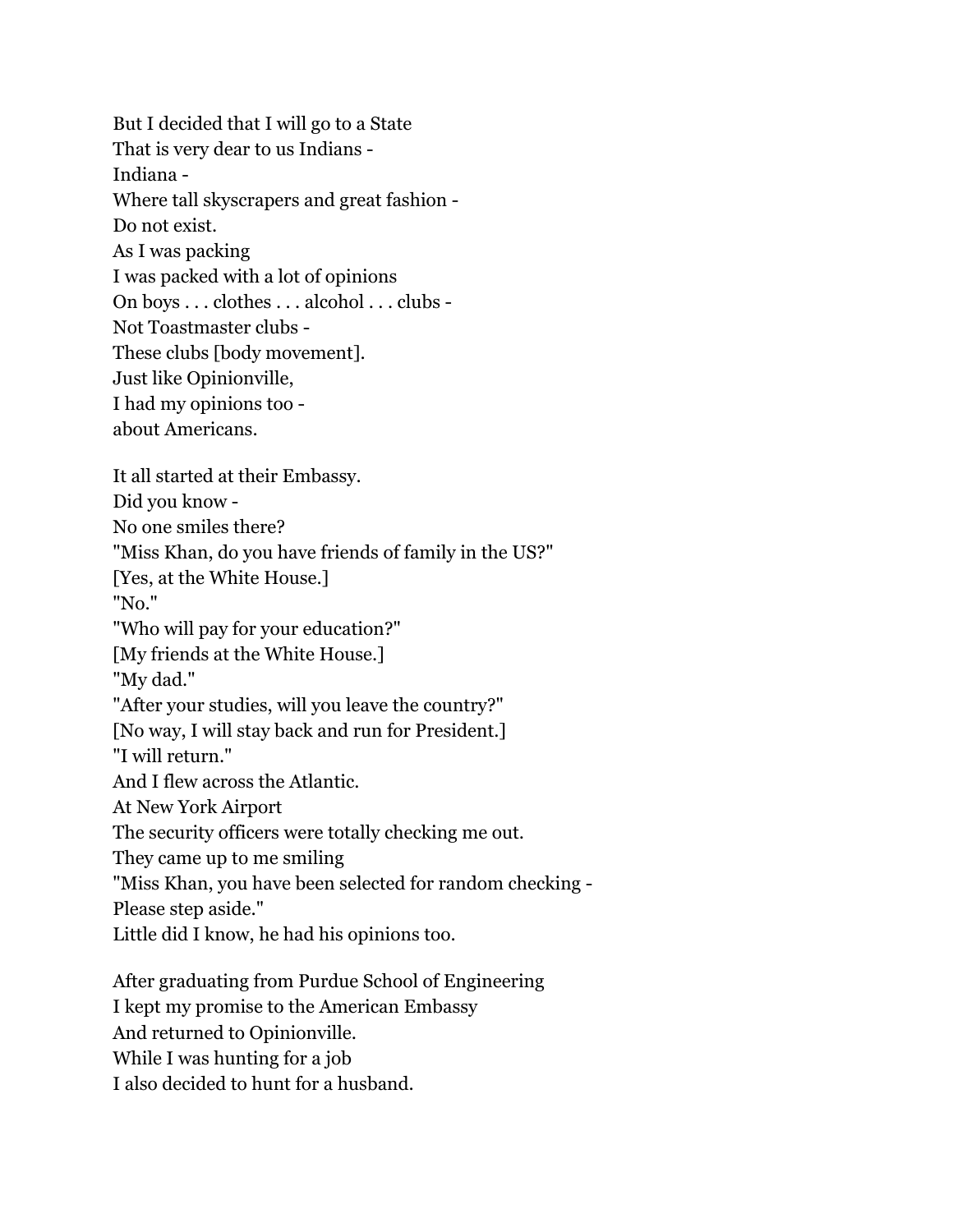I met my husband in a very old-fashioned way - Matchmakers.com. At first, no one liked him. Now, ten years later - I understand why. [*Talking into audience.*] "Honey, don't worry - Nobody knows who you are."

So coming to my Big Day - A million opinions On the food, venue, guest list and - Most important of all - The bride's dress. But, hello, I'm here - What about my opinion? Like every girl Even I envisioned a dream wedding, Wearing my gorgeous, flowing red dress - The lehenga. My dream lehenga has Intricate bead work Golden sequins Colorful stones - Very "Bollywood" - Very bling, bling. I felt beautiful.

But then came my husband's aunt - "The lehenga? - No way. In my opinion, You must wear the traditional wedding sari."

Where I come from, we don't marry just a guy - But his entire village. I had to switch to a sari - And, boy, was I sorry! Now a sari is a cloth that is nine yards long Which is draped around with hundreds of pins.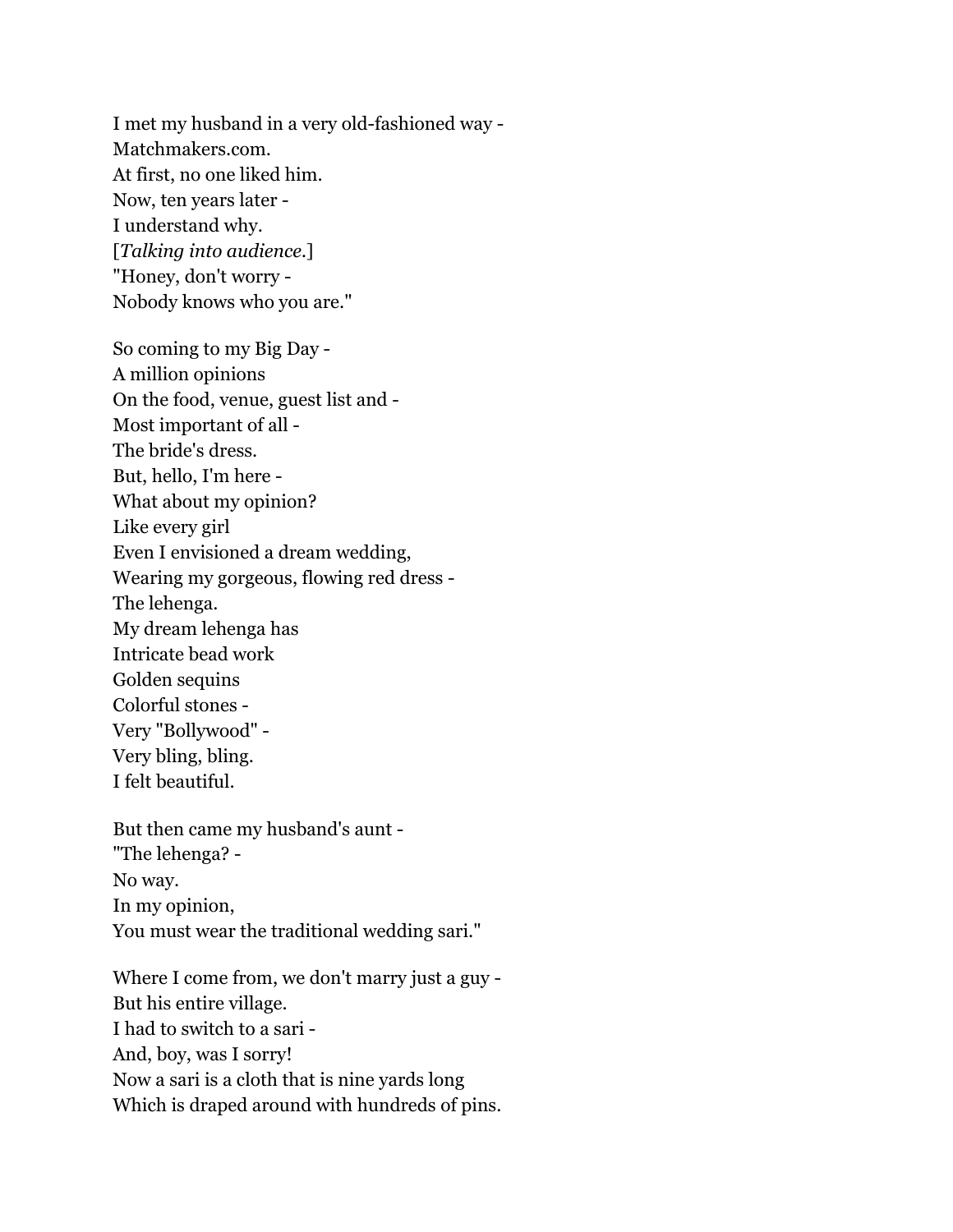I cannot tell you how uncomfortable I was. On my wedding day I stood next to my husband Cameras flashing, well-wishers greeting. I heard a voice "Sameera, what's bothering you?" "What's bothering me?" What do I tell him? It's the most important day of my life. I'm standing with the man of my dreams - But I don't feel beautiful Because I'm not wearing my dream - I'm wearing someone else's opinion. Where was My opinion? My heart? It was wrapped in my red lehenga And kept in a dark place.

Ladies, I know you want to see my red lehenga - don't you? [*Walks over to a chair with her red lehenga on it and starts to pick it up*] No. I didn't get to wear it - You don't get to see it. Why do you even want to see mine When you have your own red lehenga?

Friends, I still live in Opinionville. So do you - We are all permanent residents. You will always be flooded With a lot of ideas, advice, judgments. Look at people. Even your friends tell you - "Your fashion sense is a disaster." "You look old." Opinions - You cannot stop it - But in the end what matters is Your opinion - Your red lehenga.